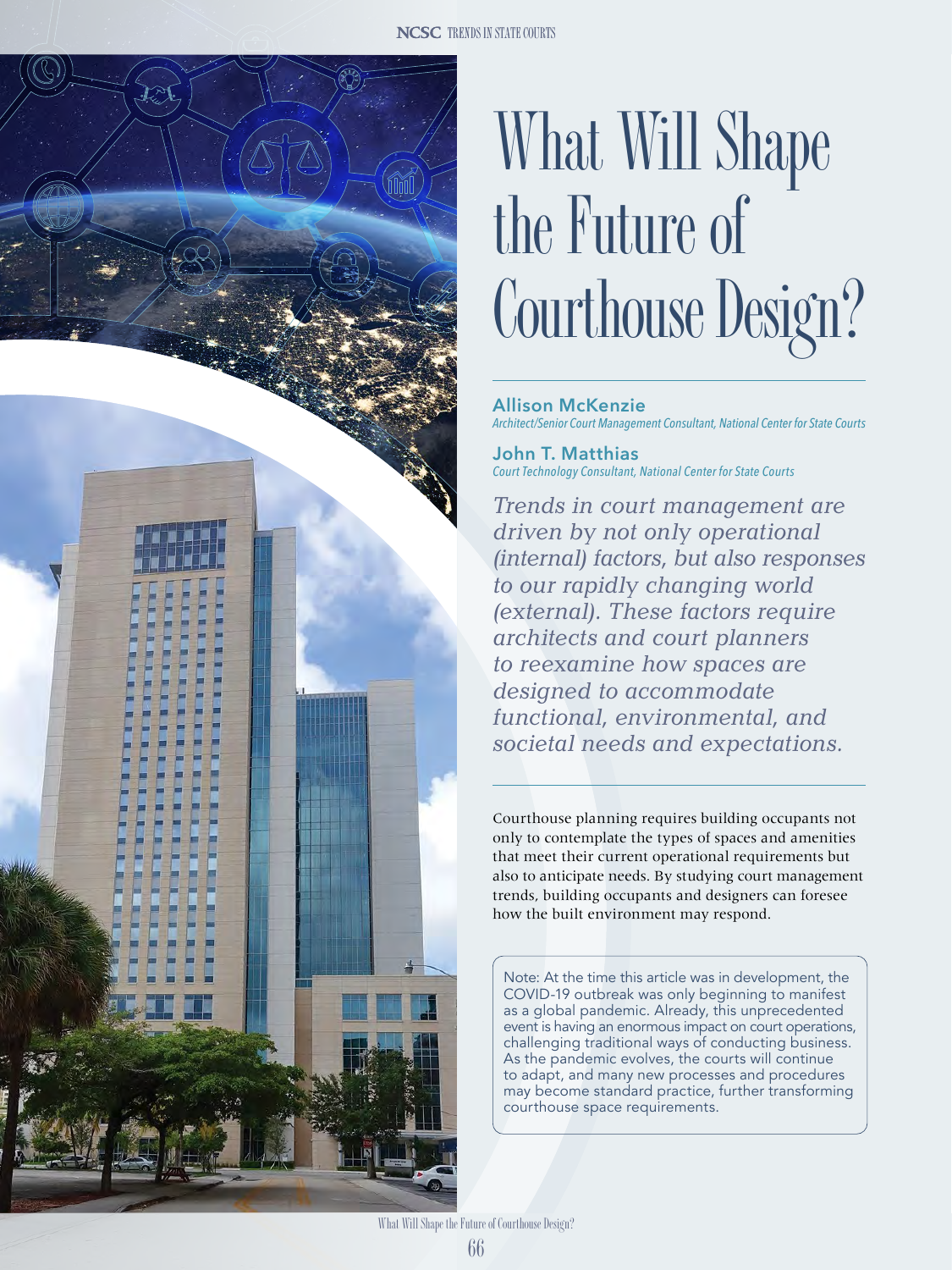



Among many factors, the following trends are likely to make a significant impact on court facility planning and design:

- the reduced need to go to a courthouse because of emerging technologies and declining caseloads;
- the adoption of evidence-based practices, including restorative justice, increasing access to justice, and a desire to enhance public trust;
- the evolving workforce and the skills needed, including how to attract and retain court staff by considering their generational expectations; and
- the adaptation to global and societal changes, including climate, increased multimodal transportation options, and security.

Proper physical space, amenities, and the courthouse atmosphere are all planning considerations that need to be carefully thought out to support these trends. These considerations are presented in the Design Response Map. While the Design Response Map may be intimidating at first glance, the reader is encouraged to start with a major trend and follow the branches one by one to see how they lead to architectural opportunities and facility design responses.

## Reduced Need for Going to a Courthouse

Technology is rapidly impacting our society in novel and dramatic ways. It provides opportunities and challenges to courts that necessitate operational responses and, in turn, affect physical space requirements. Online dispute resolution and e-filing are already reducing foot traffic in courthouses and forcing courts to consider new types of services they offer to the public both virtually and in person. Further, caseloads are declining nationwide, and the need for physical adjudication space is decreasing.

## *E-Filing*

A dream for many years of legal practitioners, judges, court managers, and technologists, e-filing is now almost universal in the nation's state and federal courts. Court-record-storage spaces often have empty shelves as new cases are e-filed, and existing cases are scanned into document repositories. Lines of customers at the clerk's windows have become much shorter, and as fewer people trek to the courthouse, the need for parking will decline.

## *Online Dispute Resolution (ODR)*

ODR is moving from pilot testing to statewide and widespread local implementation. Used for many years in commercial dispute resolution, ODR is increasingly sponsored by state and local courts to help civil litigants. Parents and spouses in family case types and criminalcase litigants (including prosecutors and traffic and criminal defendants) can potentially achieve relatively quick and inexpensive resolutions of issues with or without a mediator. Disputes may become court cases if all issues cannot be resolved, but ODR can reduce the number of issues the court must address. Similar to e-filing, ODR will also reduce foot traffic in courthouses.



#### Design Response Map Legend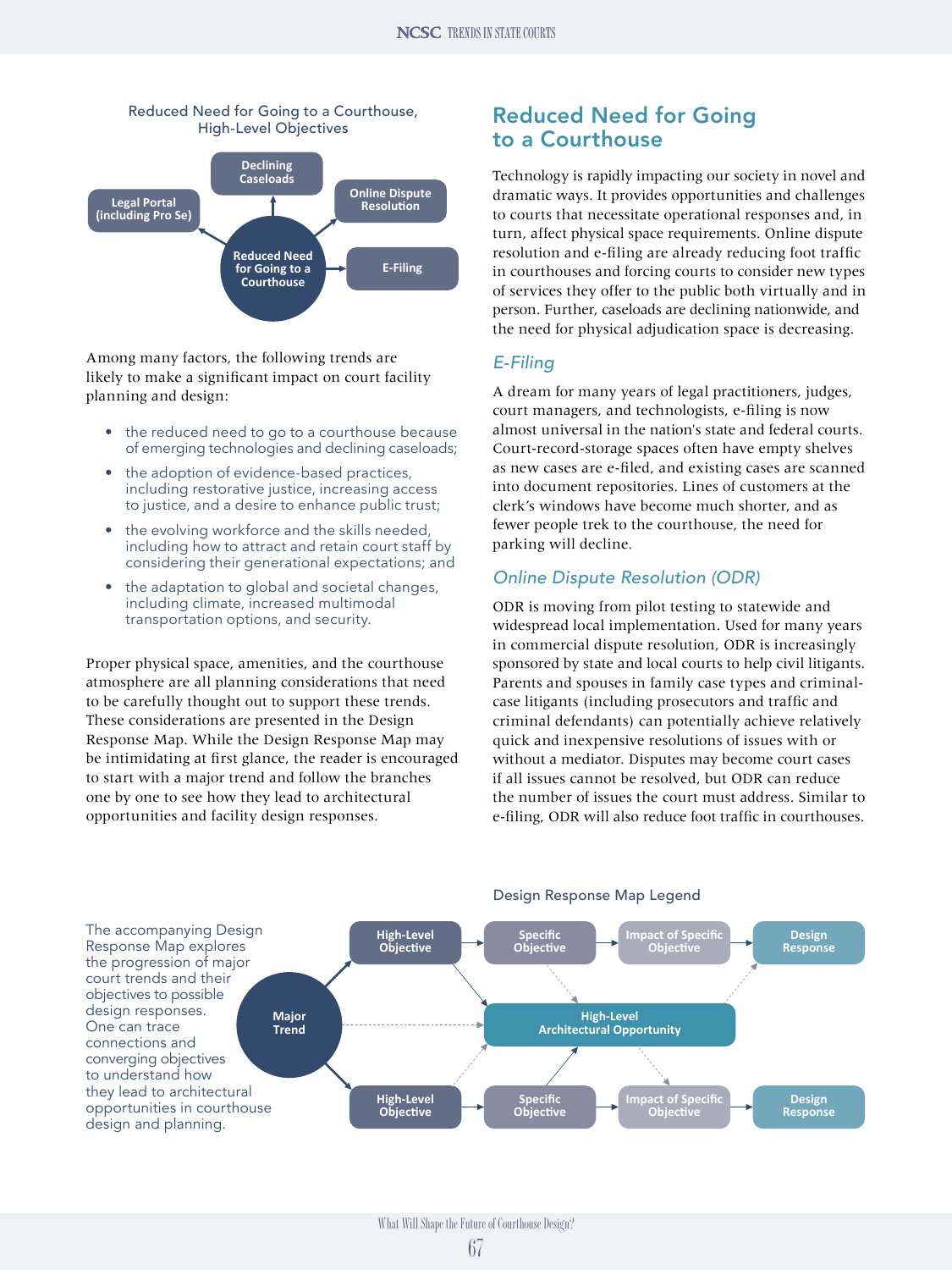#### *Legal Portals*

As the number of self-represented litigants continues to increase, the need for services and amenities to support those litigants will be more in demand.

Although still in development in some jurisdictions, legal portals provide remote access to technology for litigants. Acknowledging that members of the public may not know if their dispute is a legal matter or not, a technical standards group renamed "litigant portals" as "legal portals" to help identify them as a community resource to help people resolve their questions.

Even with the availability of technology, some individuals will come to the courthouse for help, and the way the court serves the public will continue to adapt. A self-help capability center in the courthouse where the public can have face-to-face interaction at information desks, and the availability of public kiosks and computers, worktables, research materials, and scanning stations, will be a growing need.

#### *Impact of Declining Caseloads*

The decline in caseloads has been documented since the Great Recession of 2007. Total incoming cases in state courts from 2007-17 decreased by 22 percent (Court Statistics Project, 2019). The actual numbers and the reasons for this decrease vary by state and by case type. Still, this trend will continue for a variety of reasons, including increasing numbers of self-represented litigants, ODR, and legal portals. Some jurisdictions have already begun to realign their existing facilities to optimize the use of space and increase operational efficiencies.

As declining caseload trends continue, many jurisdictions will see an opportunity to save money and reduce construction budgets and space allocations. Using spaces to their full potential will be expected and may include judges sharing courtrooms, staff sharing resources, and planning for spaces to accommodate multiple uses whenever possible.

*…some jurisdictions need additional meeting space and have created "alternative dispute resolution centers" where meeting rooms are clustered.*

## Adoption of Evidence-Based Practices

Evidence-based practices, such as restorative justice, will continue to gain popularity. Simultaneously, the building industry recognizes the impact of our environment on our health and wellness. Case studies demonstrate the importance of a wellness-inspired environment and stress reduction on a person's behavior and decision making for the public and court personnel, too. The built environment can enhance access to justice and increase public trust in the courts. Through its design, the courthouse conveys a message to its occupants and reinforces the values of the court and the community it serves.

> Adoption of Evidence-Based Practices, High-Level Objectives



#### *Implementation and Integration of Restorative Justice Strategies*

Mediation has played a role in court processes for decades, particularly in civil and family case types, and probation and community supervision in criminal and juvenile case types are universal. But the theory of restorative justice expands the scope of cooperative processes that include all stakeholders in potentially all case types to focus on repairing harm and encouraging participation in the resolution of issues. As a result, some jurisdictions need additional meeting space and have created "alternative dispute resolution centers" where meeting rooms are clustered.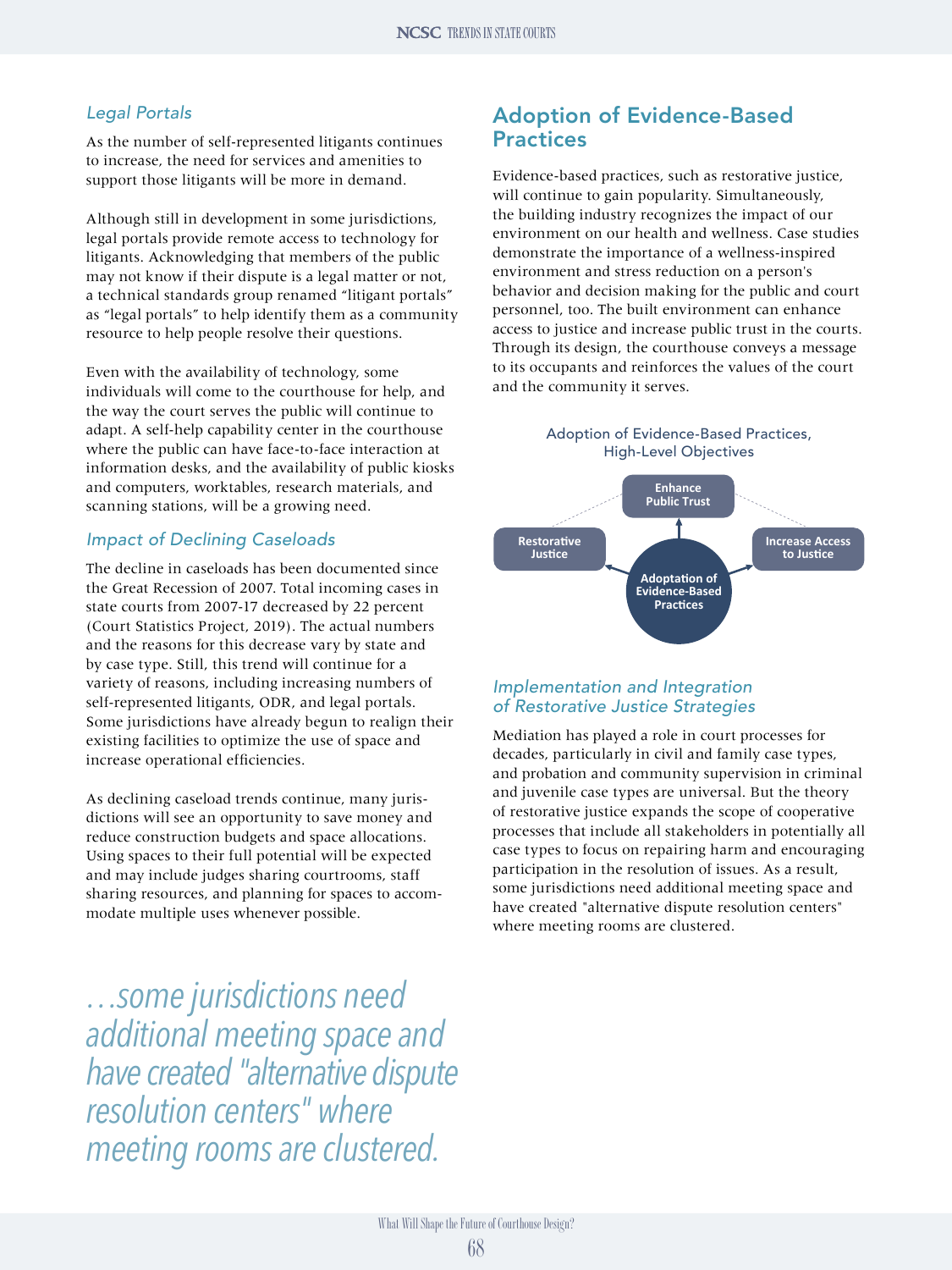Supervision of pretrial and convicted defendants and mediation/arbitration are long-used strategies to provide restorative justice. In jurisdictions where new programs are being introduced or redesigned, there is a need for probation and mediation operations space to be located in close proximity to the court. These operations should be nearby to facilitate staff and public access to the courthouse.

New attention has been paid to wellness-inspired and trauma-informed space-planning strategies to reduce environmental stresses on court visitors and occupants. Participants in court proceedings are often under stress, which can lead to mental fatigue and even emotional outbursts. Biophilic design recognizes that court customers, as well as employees, benefit from contact with natural light, ventilation, natural materials, vegetation, views, and natural shapes and forms in short, valuable connections with the natural world.<sup>1</sup>

#### *Enhancing Public Trust*

When individuals go into a courthouse, attention needs to be given to their perceptions of what type of building it is and their feelings related to the reason and purpose for which they are entering it—the building image. Given the role of justice seeking in American society, a court facility should reflect the values of its community and the judicial system.

As a means of enhancing public trust, researchers have studied the perception of openness from the building occupants' points of view and identified the following implications for courthouse design practice to achieve transparency and exposure:

- include large areas of exterior windows to connect the interior and exterior visually;
- provide strategic visual links from interior spaces to key local landmarks;
- offer views of important interior public spaces from the streets and sidewalks;
- optimize engagement with pedestrian and vehicular traffic; and
- enhance the visibility of the courthouse. (See Pati, Rashid, and Zimring, 2010. The authors acknowledge that the survey of building occupants but not the general public; the small size, 3, of the courthouse sample; and the limitation to federal courthouses may limit generalizability of the findings.)

These principles sharply contrast with some court facilities built in the 1960s and 1970s, characterized by massive, monolithic, and "blocky" appearances with large-scale use of poured concrete.

Architects and designers should not be limited to a particular style of architecture. Instead, they should convey an image that is appropriate to the community and court.

#### *Increasing Access to Justice*

Access to justice has different meanings, from the physical ability to appear in court, to the systemic barriers faced by various members of the community. Understanding the profile of members of the public who are court customers will aid courts in identifying ways to meet their needs in obtaining access to justice. Where the courthouse is located and how its patrons travel to the facility and enter it will depend on the site selected and the means to physically approach the building, such as:

- placing the courthouse near public transportation;
- locating the courthouse on heavy-traffic corridors;
- positioning the courthouse on a site visible from one or more major highways;
- ensuring easy access from public parking;
- designing for universal access;
- providing a processional entry sequence (to guide court-users) from transfer points to the main public entrance; and
- using form and materials to design articulated entrances. (See Pati, Bose, and Zimring, 2007.)

1 "Biophilic design is a concept used within the building industry to increase occupant connectivity to the natural environment through the use of direct nature, indirect nature, and space and place conditions." See [https://en.wikipedia.org/wiki/Biophilic\\_design](https://en.wikipedia.org/wiki/Biophilic_design).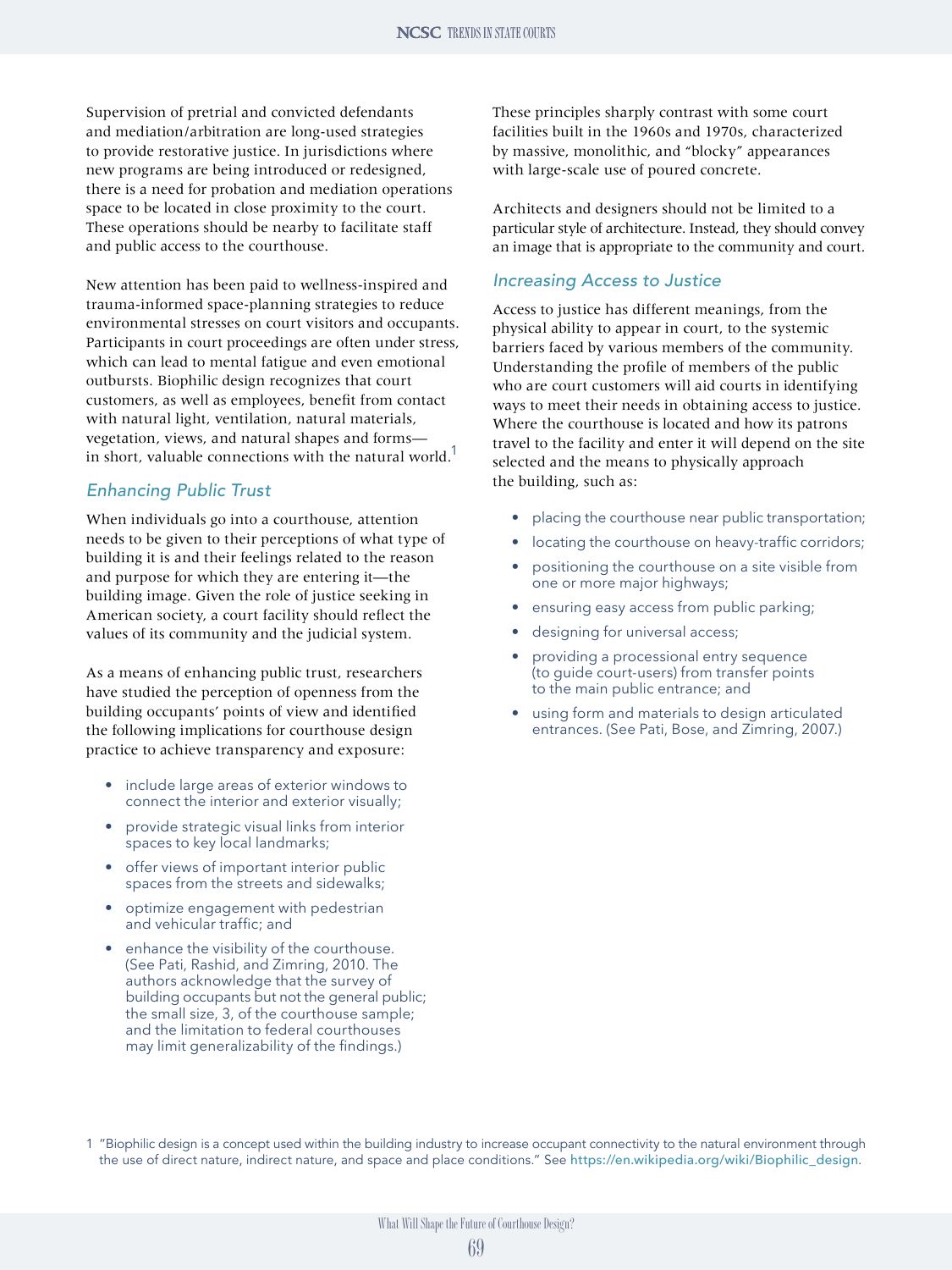# The Evolving Workforce

The Millennial Generation (also known as Gen Y) outnumbered Baby Boomers in 2019 (Fry, 2018), and Gen Z is just beginning to enter the workforce. By 2025, over 70 percent of the workforce will be Gen Y and Gen Z (Capital Global Employment Solutions, 2018). The court must adjust its operations and physical spaces to attract and retain these workers because their work environment expectations and needs are different, e.g., teleworking will be commonplace for all kinds of jobs that require access to electronic court records and do not require face-to-face interactions (other than through videoconferencing).



*Agile workspace such as "hoteling workstations" will be needed as workers dynamically schedule their use of workspaces…as they move from task to task in the court. Hoteling workstations also provide teleworkers with a place to plug-in when they need to work on-site.*

### *Designing the Environment to Retain and Attract Staff*

Two related objectives can help court managers deliver services to the public. Team building and cross-training of staff help share knowledge; best practices inspire creativity and innovation and communicate a shared mission, values, and culture. Jobs in a court have become less dependent upon moving paper files from desk to desk because many or most court records are now electronic. Cross-training creates more agile staff, and though it is not a new management strategy, it has implications for court facility design.

An agile staff means that employees perform multiple kinds of tasks, which increases the flexibility of the court in delivering services and makes jobs more interesting. Agile workspace such as "hoteling workstations" will be needed as workers dynamically schedule their use of workspaces such as desks, cubicles, and offices as they move from task to task in the court. Hoteling workstations also provide teleworkers with a place to plug-in when they need to work on-site.

As courts seek to retain and attract staff, they should aspire to meet the expectations of a desirable workplace. "Workplace effectiveness" is a way of thinking about the workplace as "a shift toward high-performance behaviors. As knowledge and creative work have become more complex and interconnected, people today report spending less time working alone and more time collaborating (in person and virtually), socializing, and learning" (Gensler Research Institute, 2019).

Other expectations of the workplace environment include the availability of childcare and observance of the principles of biophilic design.

# Adaptation to Global and Societal Changes

Global changes, such as climate and societal changes, related to technological innovation have affected our day-to-day life and will, in turn, affect our urban fabric and buildings.

## *Adapting to Changing Transportation Modes*

Multimodal alternatives to driving, such as ridesharing, increased bike lanes, improved public transportation routes and frequency, and self-driving vehicles, will increase physical access to justice and reduce the amount of parking needed at court facilities in most urban and many suburban jurisdictions.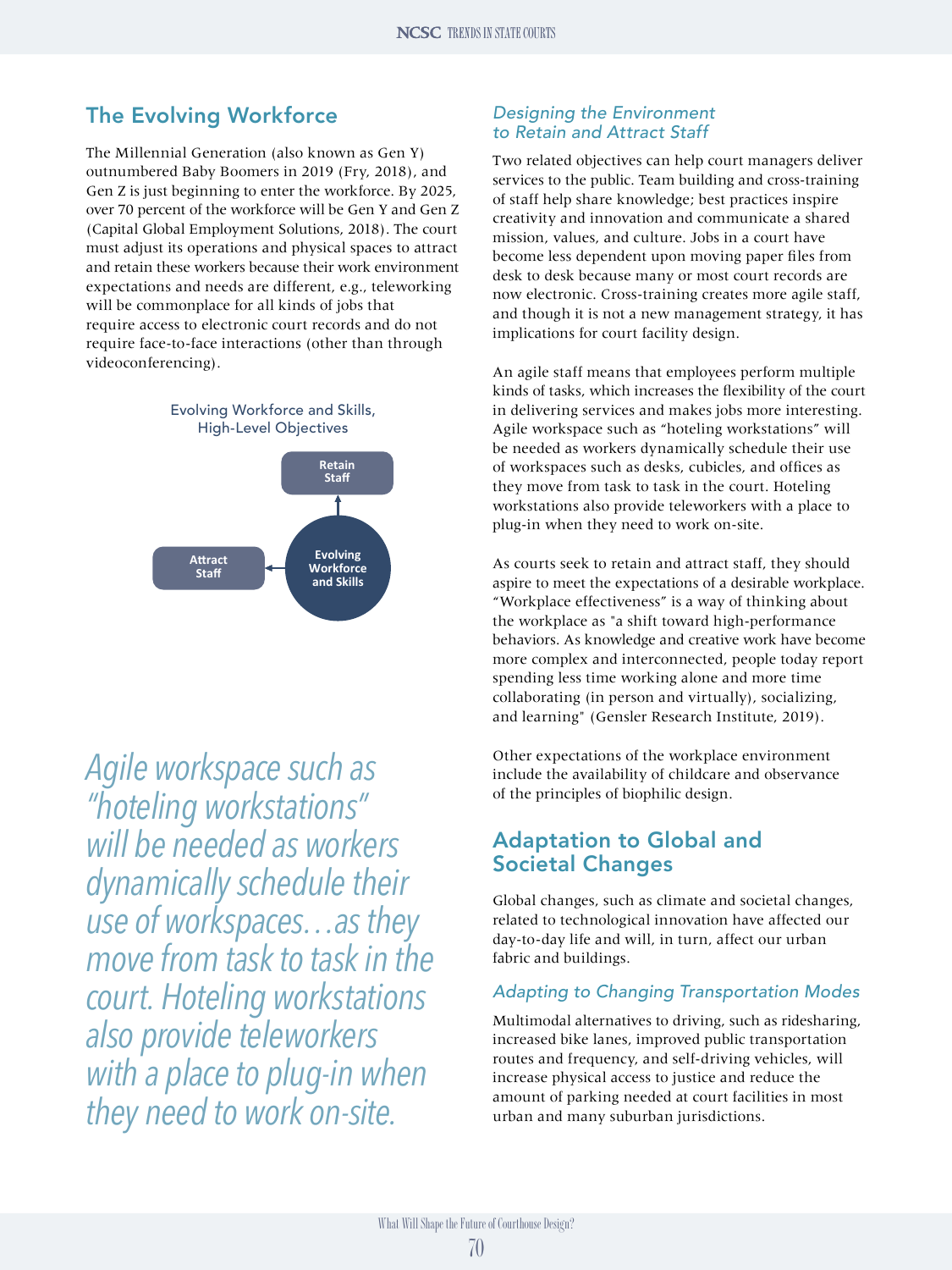

## *Reducing Negative Environmental Impacts*

Sustainable building design will become more and more commonplace. "The building sector is the single largest consumer of energy and producer of greenhouse gas emissions. The urban built environment is responsible for 75% of annual global greenhouse gas (GHG) emissions: buildings alone account for 39%" (Architciture 2030, n.d.). The American Institute of Architects 2030 Commitment aims to work toward a carbon-neutral built environment by 2030. This commitment is widely adopted in the United States and globally and has been implemented into federal, state, and local government legislation, becoming standard practice in most leading architecture, engineering, and civil-engineering firms (Architecture 2030, n.d.). Rating systems, such as the Leadership in Energy and Environmental Design (LEED), exist to help building owners and operators be environmentally responsible and are well known and commonly used (U.S. Green Building Council, 2020).

*Given the crucial nature of courts' responsibilities related to maintaining the rule of law in all situations, the development of effective emergency management strategies and a continuity of operations plan (COOP) is essential.*

### *Preparing for Emergencies and Natural Disasters*

Given the crucial nature of courts' responsibilities related to maintaining the rule of law in all situations, the development of effective emergency management strategies and a continuity of operations plan (COOP) is essential (National Center for State Courts, 2019). As a part of the courts' COOP, it is critical that the planning of court facilities address the possibility of natural disasters and other emergencies. Planning for unanticipated emergencies is necessary for both new and existing courthouses, and it should include provisions for both resilient court facilities and alternate facilities that may be used when the primary facility is not operational.

Adequate backup power and the location of critical infrastructure in safe locations promote resilient court buildings. For example, it is recommended that courts use cloud server platforms or locate server rooms on upper floors rather than basements to avoid flooding. Backup power generation requires a plan for when backup generators break or run out of fuel.

Courts are located along a spectrum of preparedness for alternate technologies and facilities available during times of disaster. Alternative facilities are characterized as "cold, warm, or hot sites." These sites may range from having little or no preestablished infrastructure or hardware to having a copy at the secondary site of everything ordinarily available at the primary facility, including personnel, hardware and software systems, communications, and power. A court will have minimal downtime when using a "hot" site, though the cost of alternatives and the likelihood of emergencies such as hurricanes, earthquakes, and flooding must be considered.

### *Avoiding Security Threats*

Court facility planning should aim to avoid security threats, both physical and cyber. Ways to avoid physical threats include exterior precautions such as setbacks around the building perimeter, the incorporation of blast-mitigation provisions, and thoughtful placement of windows in courtrooms and judicial chambers. The monitoring of both interior and exterior spaces is already standard practice in most facilities. Security queuing and waiting can be an additional stress for individuals who are feeling anxious due to their court-related responsibilities. Providing ample security-queuing space helps to minimize stress on those waiting to be screened and leads to better behavior and decision making. Cell phones are commonplace, and a procedure for keeping them out of courtrooms to protect witnesses, parties, and other people may involve storing phones until a visitor leaves the building. Smartphone lockers or sleeves are ways to secure those devices.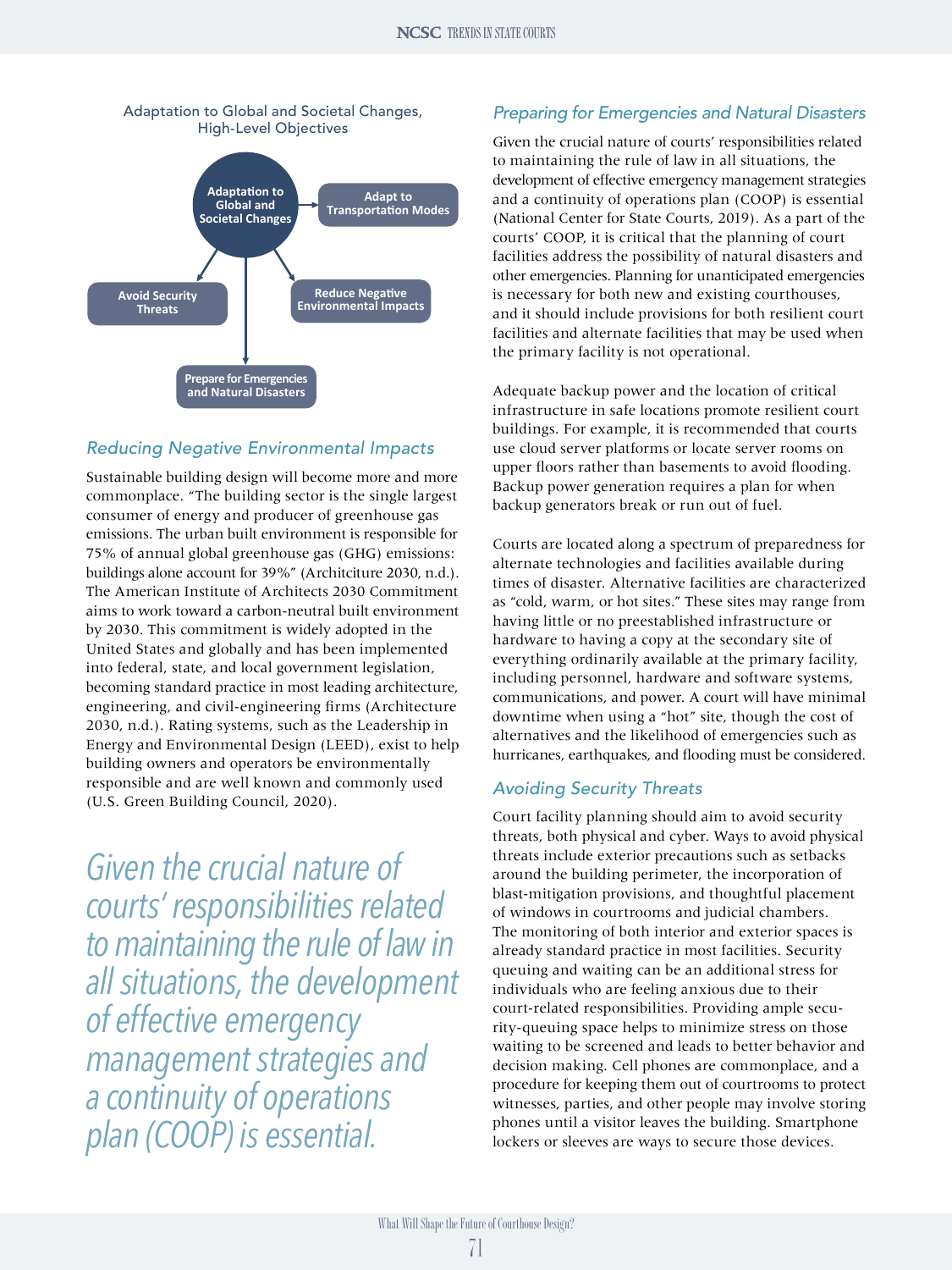#### **NCSC** TRENDS IN STATE COURTS

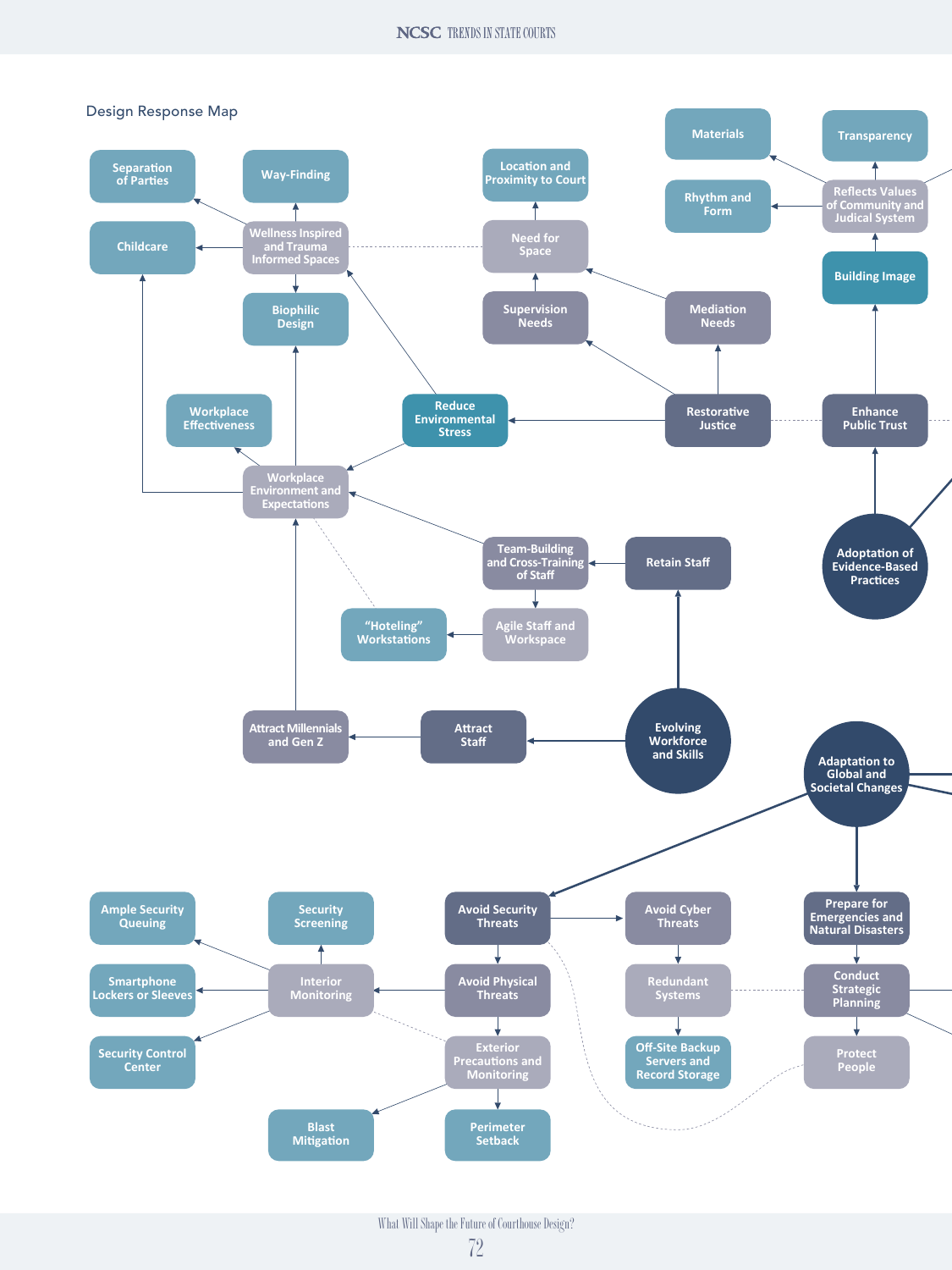#### **NCSC** TRENDS IN STATE COURTS

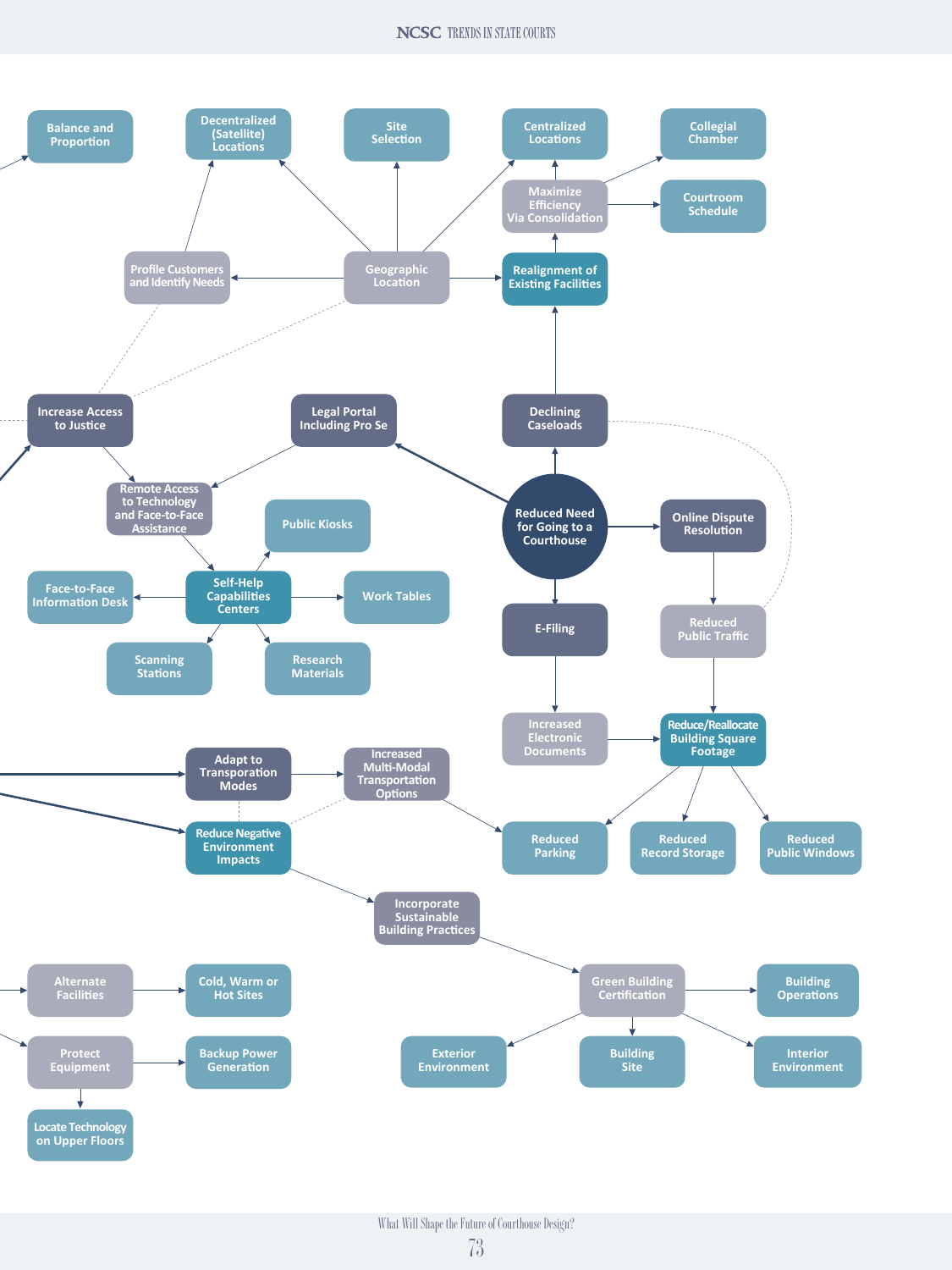# **Conclusion**

Court management trends and operations cannot be fully implemented without the proper physical environment, and the design of courthouses can help or hinder the court's ability to provide service to the public. The following high-level planning and design opportunities exist to support court trends:

- reduce environmental stress for court staff and the public;
- consider the building's image;
- realign existing facilities;
- provide support space and amenities for self-represented litigants;
- reallocate and, in some cases, reduce the amount of space; and
- reduce the facility's negative environmental impacts.

As illustrated in the overall Design Response Map, major court trends result in tangible design responses that are needed to support and enhance their objectives. Several trend objectives converge into complementary design-related outcomes. The objectives are interwoven and move toward a common purpose, which is to improve service to the public by providing thoughtful and appropriate space, necessary and helpful amenities, an authentic building image, and an inspiring atmosphere.

## References

American Institute of Architects (2020). "The 2030 Commitment: Are You Up for the Challenge?" Online at <https://tinyurl.com/rn8agjn>.

Architecture 2030 (n.d.). "The 2030 Challenge." Online at <https://tinyurl.com/srfpxgf>.

Capital Global Employment Solutions (2018). "Millennials and Generation Z—The New World of Work." December 13. Online at <https://tinyurl.com/rqpjah2>.

Court Statistics Project (2019). *State Court Caseload Digest: 2017 Data*. Williamsburg, VA: National Center for State Courts.

Fry, R. (2018). "Millennials Projected to Overtake Baby Boomers as America's Largest Generation." FactTank: News in the Numbers, Pew Research Center, March 1. Online at <https://tinyurl.com/yy2klpeu>.

Gensler Research Institute (2019). "U.S. Workplace Survey 2019." Online at <https://tinyurl.com/y2owyvon>.

National Center for State Courts (2019). "Courts Emergency Management 'Lessons Learned' Focus Group Report." Williamsburg, Virginia, July. Online at <https://tinyurl.com/y9ekfzkx>.

Pati, D., M. Bose, and C. Zimring (2007). "Rethinking Openness: Courthouses in the United States." 24 *Journal of Architectural and Planning Research* 308.

Pati, D., M. Rashid, and C. Zimring (2010). "Occupants' Perceptions of Openness in Federal Courthouses." 27 *Journal of Architectural and Planning Research* 257.

U.S. Green Building Council (2020). "LEED Rating System." Online at <https://www.usgbc.org/leed>.